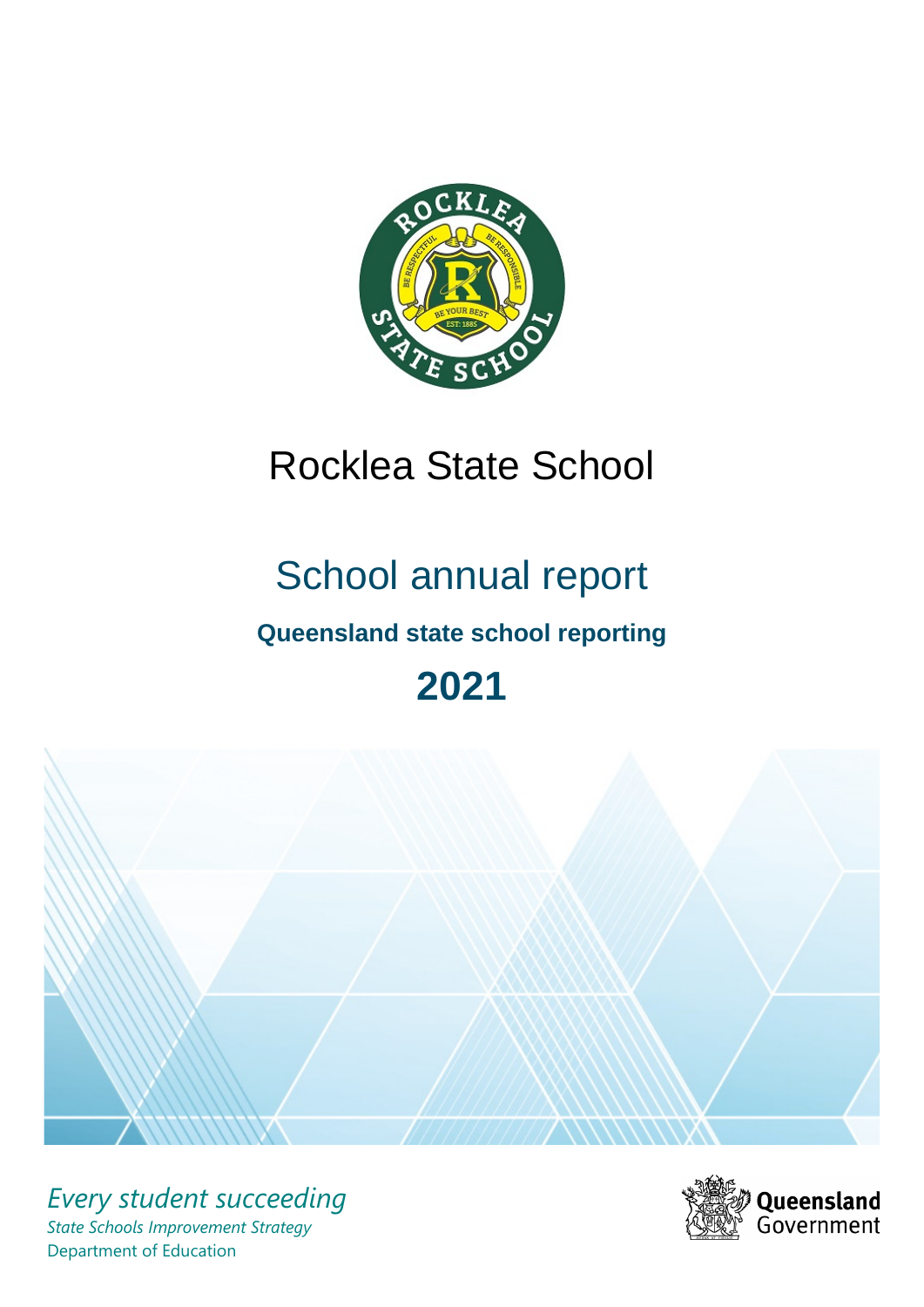**OFFICIAL – Public** Published as information source only. Public information used to create this report may not appear in this format in the public domain Please refer to disclaimer information.

#### **Contact details**

| <b>Postal Address</b> | 19 Flmes Road Rocklea 4106    |
|-----------------------|-------------------------------|
| <b>Phone</b>          | (07) 3276 5333                |
| Fax                   | (07) 3276 5300                |
| Email                 | principal@rockleass.eq.edu.au |
| Website               | https://rockleass.eq.edu.au   |

#### **Disclaimer**

The materials presented in this report are distributed by the Department of Education (the department) as an information source only.

The information and data in this report is subject to change without notice.<br>The department makes no statements, representations, or warranties about the accuracy or completeness of, and you should not rely on, any informa report.

The department disclaim all responsibility and all liability (including without limitation, liability in negligence) for all expenses, losses, damages and costs you might incur as a result of the information in this report being inaccurate or incomplete in any way, and for any reason. Despite our best efforts, the department makes no warranties that the information in this report is free of infection by computer viruses or other contamination.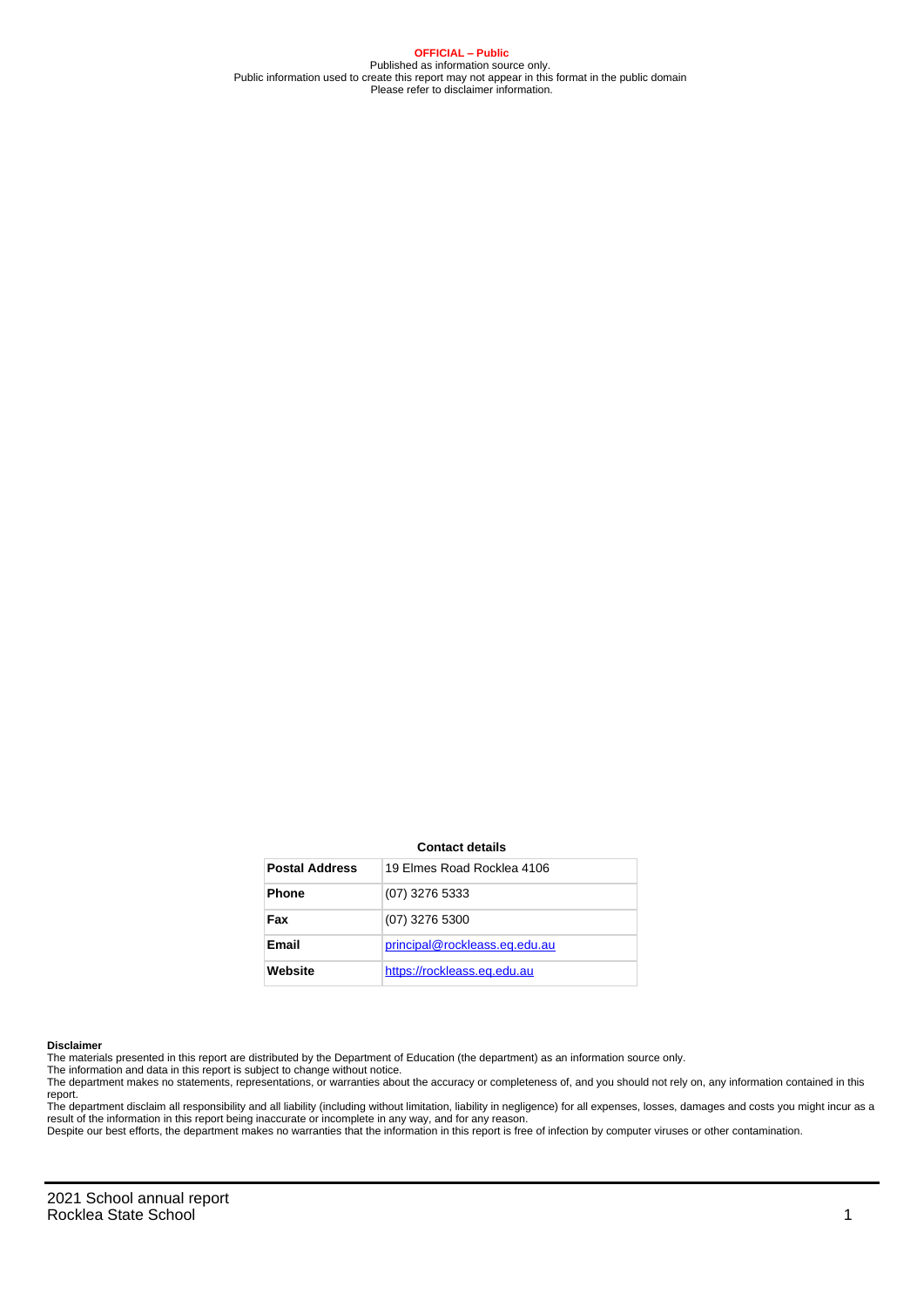| School context                   |                                                                                                                                                                                              |
|----------------------------------|----------------------------------------------------------------------------------------------------------------------------------------------------------------------------------------------|
| Coeducational or single sex      | Coeducational                                                                                                                                                                                |
| <b>Independent Public School</b> | No.                                                                                                                                                                                          |
| Year levels offered in 2021      | Prep Year - Year 6                                                                                                                                                                           |
| Webpages                         | Additional information about Queensland state schools is located on the:<br>My School website<br>Queensland Government data website<br>Queensland Government schools directory website.<br>٠ |

# **Characteristics of the student body**

### **Student enrolments**

#### **Table 1: Student enrolments by year level**

|                   |                | <b>February</b> |                |                | <b>August</b> |                |
|-------------------|----------------|-----------------|----------------|----------------|---------------|----------------|
| <b>Year Level</b> | 2019           | 2020            | 2021           | 2019           | 2020          | 2021           |
| <b>Prep Year</b>  | 1              | 6               | 13             | $\overline{2}$ | 6             | 14             |
| Year 1            | $\overline{7}$ | $\overline{2}$  | $\overline{7}$ | 7              | 4             | $\overline{7}$ |
| Year 2            | $\overline{2}$ | 5               | 5              | $\overline{2}$ | 6             | $\overline{7}$ |
| Year <sub>3</sub> | 6              | 3               | 5              | 4              | 4             | 5              |
| Year 4            | 5              | 5               | 6              | $\overline{4}$ | 3             | 6              |
| Year 5            | 6              | 7               | 5              | 5              | 4             | 6              |
| Year <sub>6</sub> | 3              | 5               | 6              | $\overline{2}$ | 4             | 9              |
| <b>Total</b>      | 30             | 33              | 47             | 26             | 31            | 54             |

Notes

1. Student counts include headcount of all full- and part-time students at the school.

## **Average class sizes**

#### **Table 2: Average class size information for each phase of schooling**

| <b>Year Levels</b> | 2019 | 2020 | 2021 |
|--------------------|------|------|------|
| Prep – Year 3      | 15   | 16.  | 20   |
| Year 4 – Year 6    |      |      | 15   |

Notes

1. Classes are measured against the target of 25 students per teacher in Prep to Year 3 and Years 11 to 12, and target of 28 students per teacher in Years 4 to 10. Where composite classes exist across cohorts (e.g. Year 3/4) the class size targets would be the lower cohort target.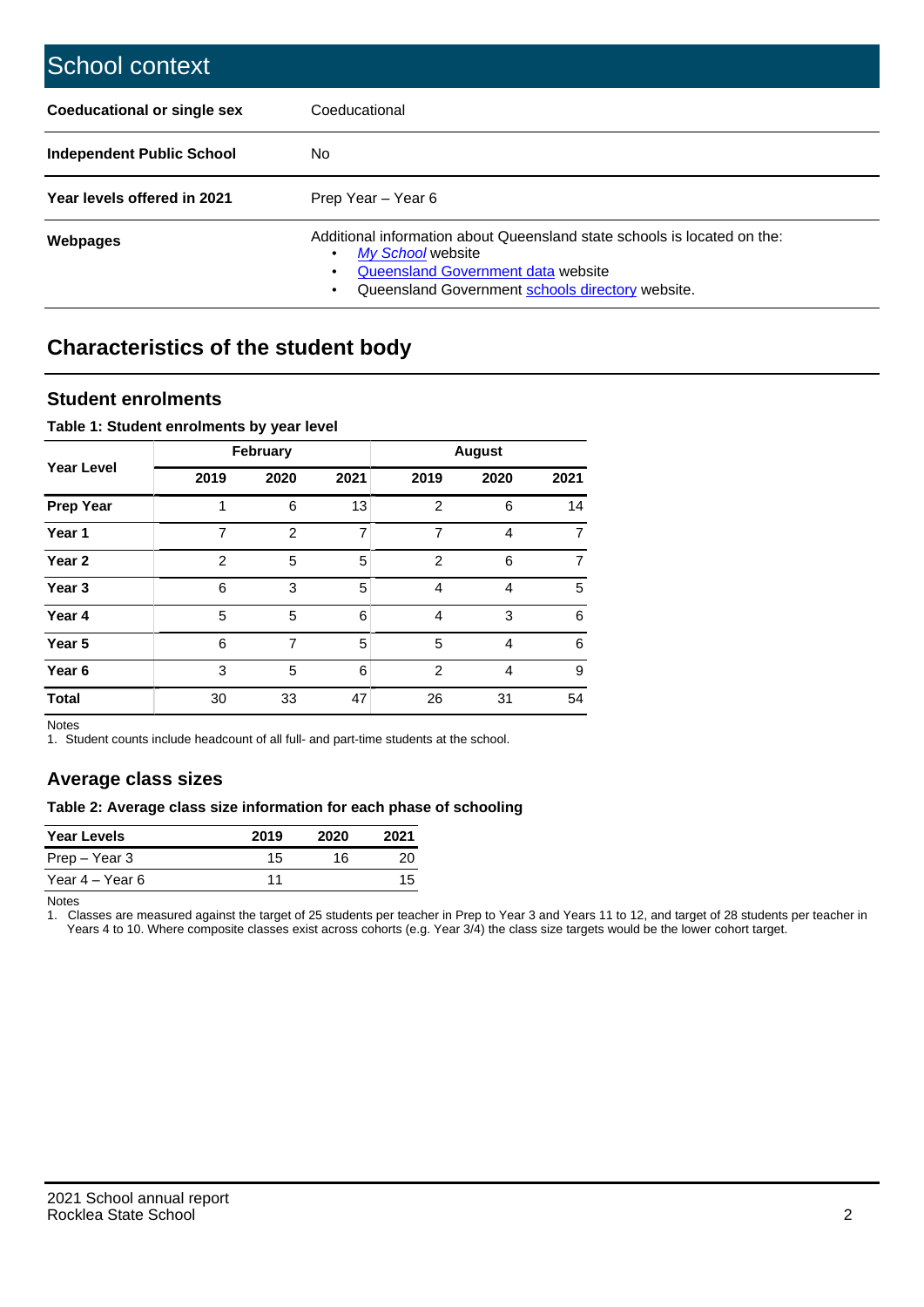## **Respectful relationships education**

To support students' learning, health and wellbeing all state schools are required to implement respectful relationships education through the Prep to Year 10 Australian Curriculum: Health and Physical Education and/or through school pastoral care programs across Prep to Year 12.

### **Parent, student and staff satisfaction**

Tables 3–5 show selected items from the Parent/Caregiver, Student and Staff School Opinion Surveys. In response to the COVID-19 health emergency, the annual school opinion surveys of students, teachers and staff were not administered in 2020. A new time series started in 2021 and data from this collection is not considered directly comparable with earlier collections due to significant methodology changes.

For state level information go to the **[School Opinion Survey](https://qed.qld.gov.au/publications/reports/statistics/schooling/schools/schoolopinionsurvey) webpage**.

#### **Table 3: Parent/Caregiver Survey**

| Percentage of parents/caregivers who agree <sup>1</sup> that:                                               | 2019      | 2020 | 2021   |
|-------------------------------------------------------------------------------------------------------------|-----------|------|--------|
| This is a good school.                                                                                      | <b>DW</b> |      | 100.0% |
| My child likes being at this school. <sup>2</sup>                                                           | <b>DW</b> |      | 100.0% |
| My child feels safe at this school. <sup>2</sup>                                                            | <b>DW</b> |      | 100.0% |
| My child's learning needs are being met at this school. <sup>2</sup>                                        | <b>DW</b> |      | 100.0% |
| My child is making good progress at this school. <sup>2</sup>                                               | <b>DW</b> |      | 100.0% |
| Teachers at this school expect my child to do his or her best. <sup>2</sup>                                 | <b>DW</b> |      | 100.0% |
| Teachers at this school provide my child with useful feedback about his or her school<br>work. <sup>2</sup> | <b>DW</b> |      | 100.0% |
| Teachers at this school motivate my child to learn. <sup>2</sup>                                            | <b>DW</b> |      | 100.0% |
| Teachers at this school treat students fairly. <sup>2</sup>                                                 | <b>DW</b> |      | 100.0% |
| I can talk to my child's teachers about my concerns. <sup>2</sup>                                           | <b>DW</b> |      | 100.0% |
| This school works with me to support my child's learning. <sup>2</sup>                                      | <b>DW</b> |      | 100.0% |
| This school takes parents' opinions seriously. <sup>2</sup>                                                 | <b>DW</b> |      | 100.0% |
| Student behaviour is well managed at this school. <sup>2</sup>                                              | <b>DW</b> |      | 100.0% |
| This school looks for ways to improve. <sup>2</sup>                                                         | <b>DW</b> |      | 100.0% |
| This school is well maintained. <sup>2</sup>                                                                | <b>DW</b> |      | 100.0% |

Notes

1. Agree represents the percentage of respondents who Somewhat Agree, Agree or Strongly Agree with the statement.

2. Nationally agreed parents/caregiver items.

3. DW = Data withheld to ensure confidentiality.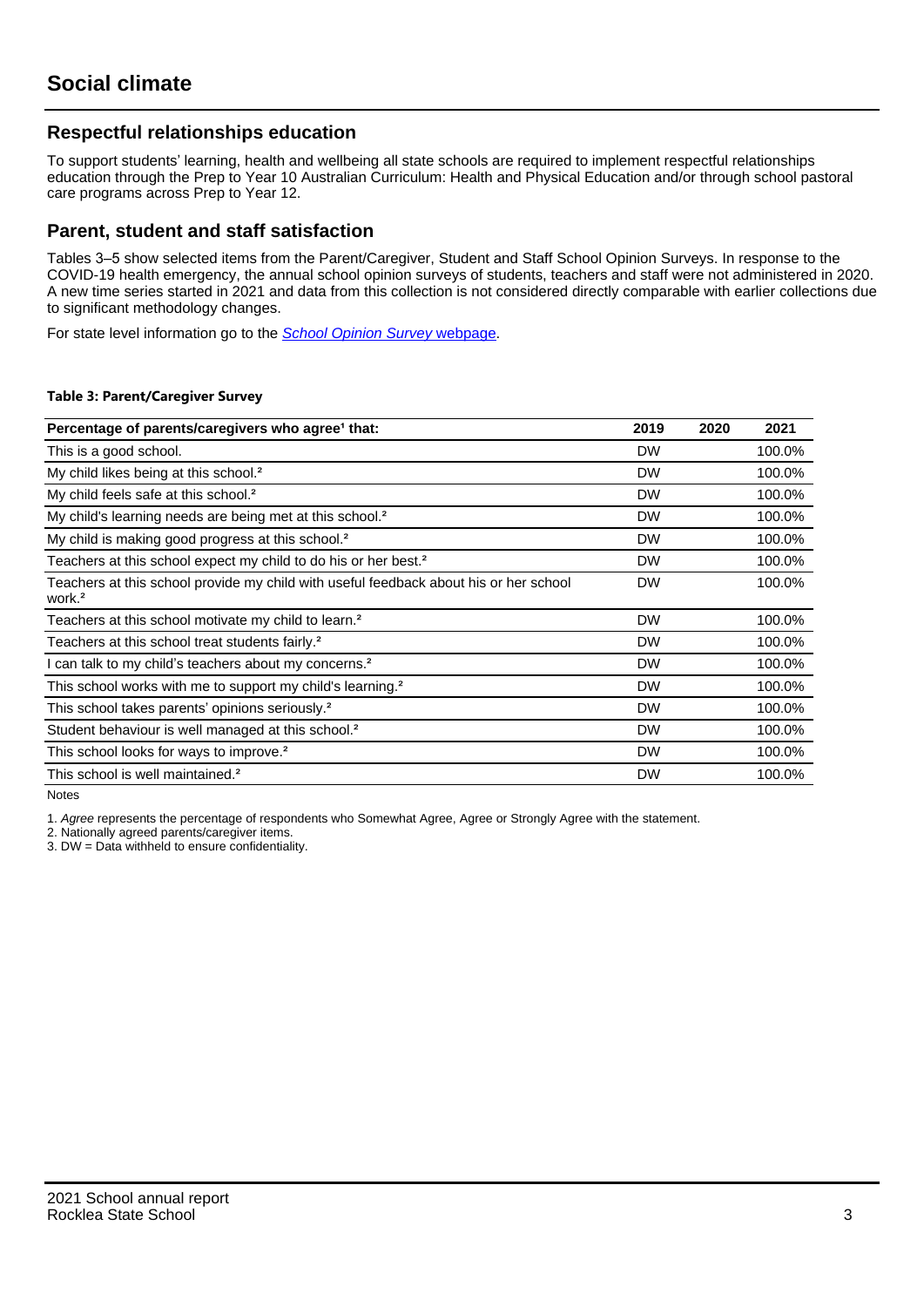#### **Table 4: Student Survey**

| Percentage of students who agree <sup>1</sup> that:                            | 2019   | 2020 | 2021*     |
|--------------------------------------------------------------------------------|--------|------|-----------|
| I like being at my school. <sup>2</sup>                                        | 100.0% |      | <b>DW</b> |
| I feel safe at my school. <sup>2</sup>                                         | 90.9%  |      | <b>DW</b> |
| My teachers motivate me to learn. <sup>2</sup>                                 | 100.0% |      | <b>DW</b> |
| My teachers expect me to do my best. <sup>2</sup>                              | 100.0% |      | <b>DW</b> |
| My teachers provide me with useful feedback about my school work. <sup>2</sup> | 100.0% |      | <b>DW</b> |
| Teachers at my school treat students fairly. <sup>2</sup>                      | 90.9%  |      | <b>DW</b> |
| I can talk to my teachers about my concerns. <sup>2</sup>                      | 90.9%  |      | <b>DW</b> |
| My school takes students' opinions seriously. <sup>2</sup>                     | 88.9%  |      | <b>DW</b> |
| Student behaviour is well managed at my school. <sup>2</sup>                   | 72.7%  |      | <b>DW</b> |
| My school looks for ways to improve. <sup>2</sup>                              | 100.0% |      | <b>DW</b> |
| My school is well maintained. <sup>2</sup>                                     | 90.9%  |      | <b>DW</b> |
| My school gives me opportunities to do interesting things. <sup>2</sup>        | 90.9%  |      | <b>DW</b> |

Notes

1. Agree represents the percentage of respondents who Somewhat Agree, Agree or Strongly Agree with the statement.

2. Nationally agreed student items.

3. DW = Data withheld to ensure confidentiality.

#### **Table 5: Staff Survey**

| Percentage of staff who agree <sup>1</sup> that:                                                            | 2019   | 2020 | 2021   |
|-------------------------------------------------------------------------------------------------------------|--------|------|--------|
| I feel confident embedding Aboriginal and Torres Strait Islander perspectives across the<br>learning areas. | 100.0% |      | 75.0%  |
| I enjoy working at this school. <sup>2</sup>                                                                | 100.0% |      | 100.0% |
| I feel this school is a safe place in which to work. <sup>2</sup>                                           | 100.0% |      | 100.0% |
| I receive useful feedback about my work at this school. <sup>2</sup>                                        | 100.0% |      | 80.0%  |
| Students are encouraged to do their best at this school. <sup>2</sup>                                       | 100.0% |      | 100.0% |
| Students are treated fairly at this school. <sup>2</sup>                                                    | 87.5%  |      | 100.0% |
| Student behaviour is well managed at this school. <sup>2</sup>                                              | 62.5%  |      | 80.0%  |
| Staff are well supported at this school. <sup>2</sup>                                                       | 100.0% |      | 100.0% |
| This school takes staff opinions seriously. <sup>2</sup>                                                    | 100.0% |      | 100.0% |
| This school looks for ways to improve. <sup>2</sup>                                                         | 100.0% |      | 100.0% |
| This school is well maintained. <sup>2</sup>                                                                | 85.7%  |      | 75.0%  |
| This school gives me opportunities to do interesting things. <sup>2</sup>                                   | 71.4%  |      | 100.0% |

Notes

1. Agree represents the percentage of respondents who Somewhat Agree, Agree or Strongly Agree with the statement.

2. Nationally agreed staff items.

3. DW = Data withheld to ensure confidentiality.

## **Description of how this school manages non-attendance**

Queensland state schools manage non-attendance in line with the Queensland Department of Education procedures: [Managing Student Absences and Enforcing Enrolment and Attendance at State Schools](https://ppr.qed.qld.gov.au/pp/managing-student-absences-and-enforcing-enrolment-and-attendance-at-state-schools-procedure); and [Roll Marking in State Schools,](https://ppr.qed.qld.gov.au/pp/roll-marking-in-state-schools-procedure) which outline processes for managing and recording student attendance and absenteeism.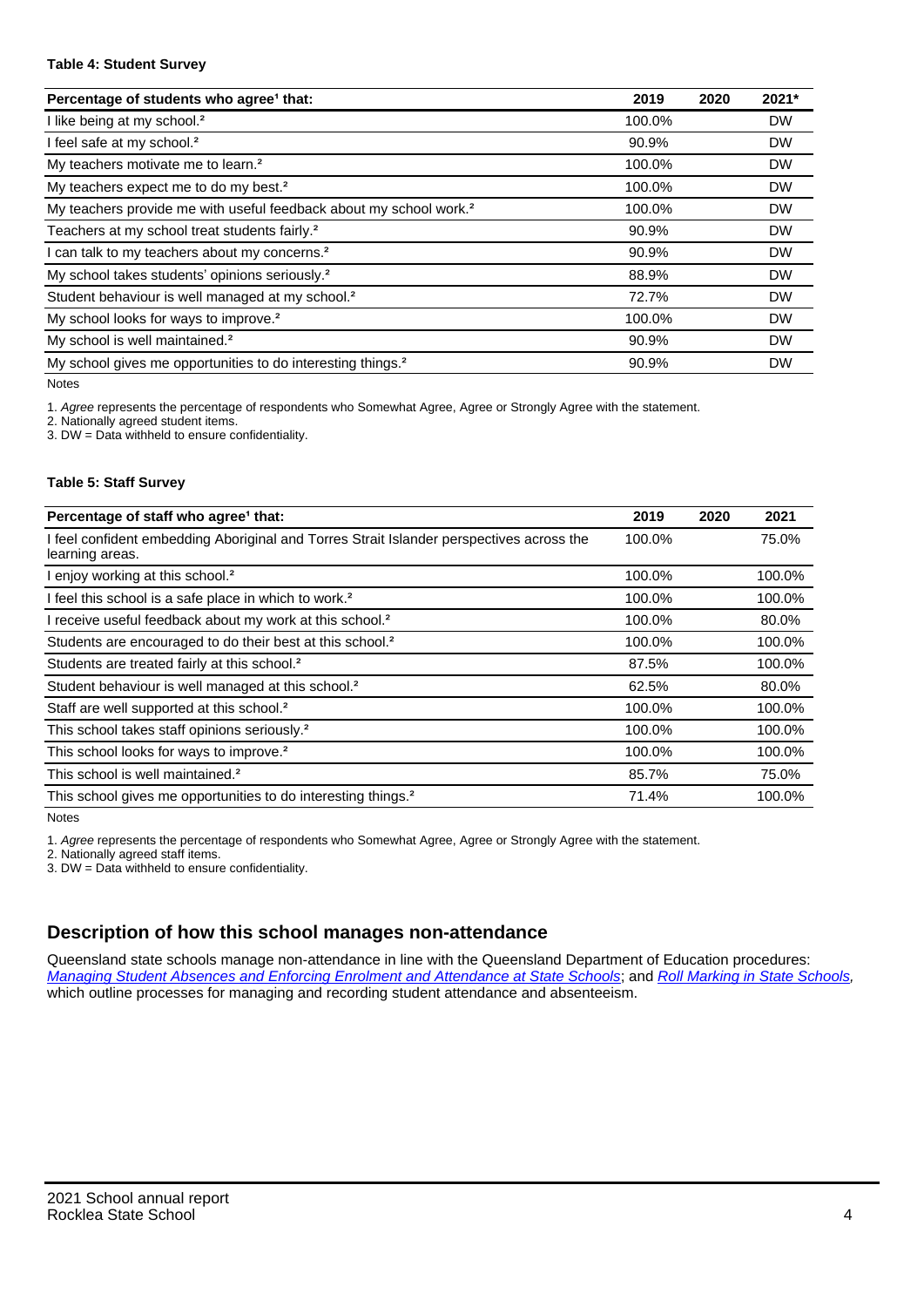## **School disciplinary absences**

#### **Table 6: Count of school disciplinary absences at this school**

| Type of school disciplinary absence | 2019 | 2020 | 2021 |
|-------------------------------------|------|------|------|
| Short suspension                    |      | 10   | 20   |
| Long suspension                     | U    |      |      |
| Exclusion                           | 0    |      |      |
| Total                               | 9    | 10   | 20   |

Notes

1. School disciplinary absence (SDA) data is a total of short suspensions (1–10 days), long suspensions (11–20 days), exclusions and cancellations. 2. The number of SDAs is not the number of students who received an SDA as one student may be suspended several times in a school year. Each time a student is suspended it is recorded as an additional SDA. The data does not reflect the outcomes of appeal decisions.

3. 2020 data was impacted by the COVID-19 health emergency. There were significantly fewer SDAs during the home-based learning period (the first five weeks of Term 2) compared to other years.

# **School funding**

## **School income broken down by funding source**

School income, reported by financial year accounting cycle using standardised national methodologies and broken down by funding source is available via the  $My$  School website.

#### **How to access our income details**

- 1. Click on the My School link <http://www.myschool.edu.au/>.
- 2. Enter the school name or suburb of the school you wish to search.

| Search by school name or suburb | <b>School sector</b> | <b>Concool type</b> | <b>State</b> |  |
|---------------------------------|----------------------|---------------------|--------------|--|
|                                 |                      |                     |              |  |

3. Click on View School Profile to access the school's profile.



4. Click on Finances and select the appropriate year to view school financial information.

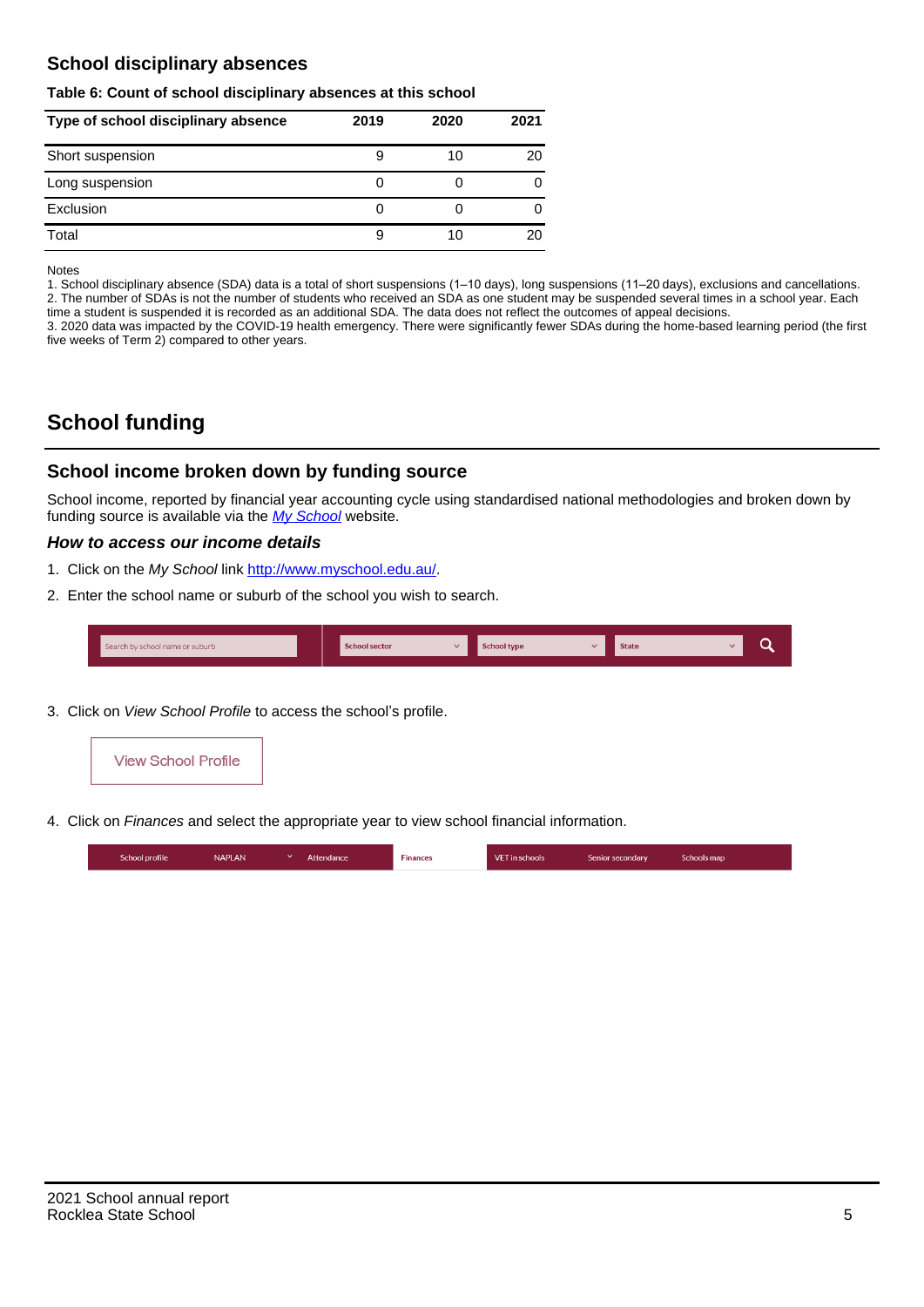# **Teacher standards and qualifications**

The Teacher registration eligibility requirements: Policy (p.1) states:

To be eligible for registration, a person must satisfy the Queensland College of Teachers (QCT) that they meet requirements regarding qualification and experience, or have otherwise met the requirements of the Australian Professional Standards for Teachers (APST). A person must also satisfy the QCT that they are suitable to teach and meet English language proficiency requirements. All these requirements are specified in the Act and the Education (Queensland College of Teachers) Regulation 2005 (the Regulation).

The qualifications required for teacher registration are successful completion of either -

- (a) a four-year initial teacher education program including teacher education studies of at least one year (e.g. a Bachelor of Education, or a double Bachelor degree in Science and Teaching) or
- (b) a one-year graduate initial teacher education program following a degree (e.g. a one-year Graduate Diploma of Education (Secondary) after a three-year Bachelor degree) or
- (c) another course of teacher education that the QCT is reasonably satisfied is the equivalent of (a) or (b). These are considered on a case-by-case basis.

For more information, please refer to the following link:

• <https://www.qct.edu.au/registration/qualifications>

# **Workforce composition**

## **Staff composition, including Indigenous staff**

#### **Table 7: Workforce composition for this school**

|                    | <b>Teaching staff</b> |      |      | Non-teaching staff |      |      | <b>Indigenous staff</b> |      |      |
|--------------------|-----------------------|------|------|--------------------|------|------|-------------------------|------|------|
| <b>Description</b> | 2019                  | 2020 | 2021 | 2019               | 2020 | 2021 | 2019                    | 2020 | 2021 |
| Headcount          |                       |      |      |                    |      | <5   | <5                      | <5   |      |
| <b>FTF</b>         | <5                    | כ>   | <5   | <5                 | <5   | <5   | ה>                      | ה>   |      |

Notes

1. Teaching staff includes school leaders.

2. Indigenous refers to Aboriginal and Torres Strait Islander people of Australia.

3. FTE = full-time equivalent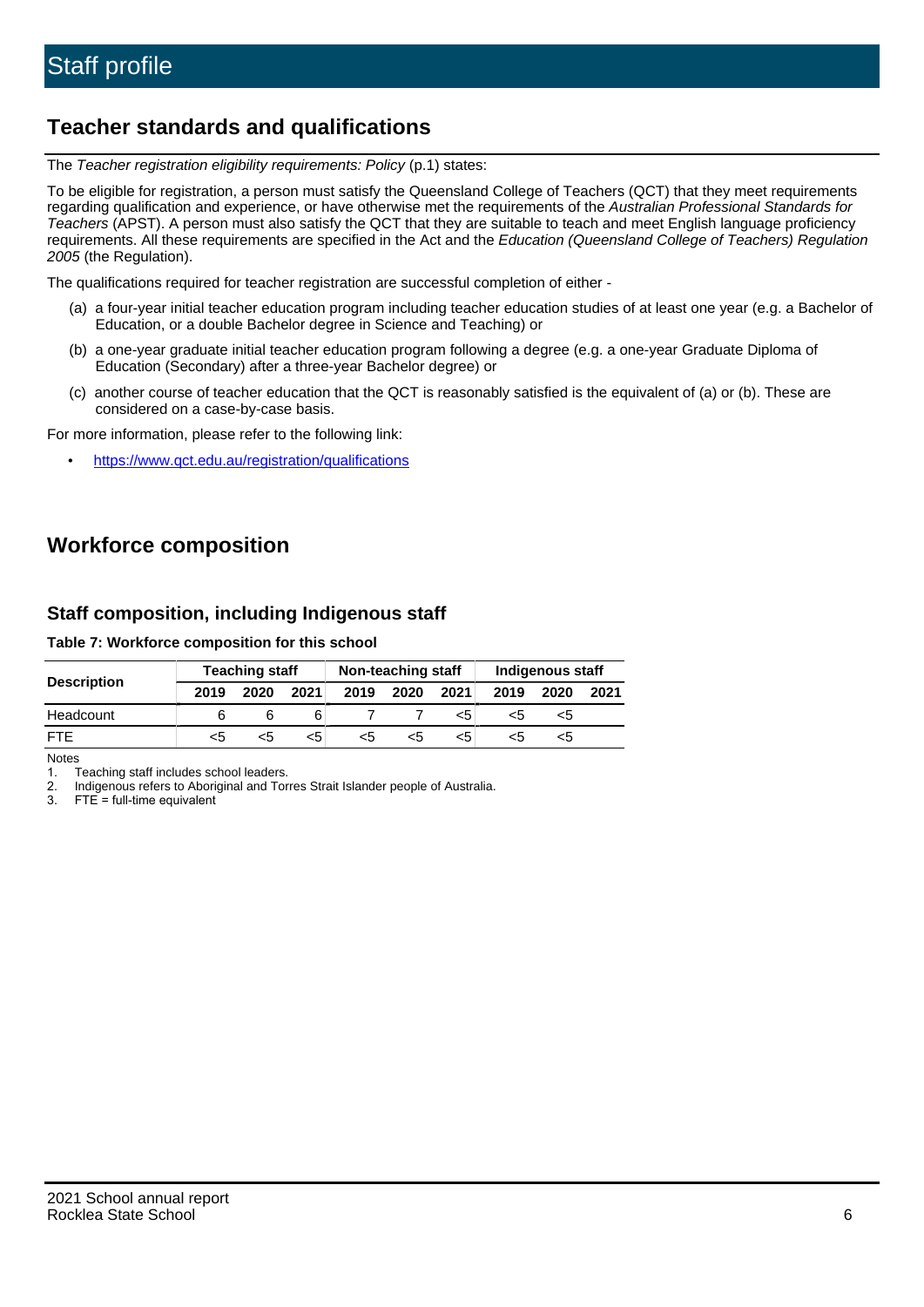# **Key student outcomes**

## **Student attendance**

Tables 8–9 show attendance rates at this school as percentages. In 2020, the COVID-19 health emergency affected student attendance in Queensland Government schools. Comparisons between 2020 and other years' attendance data should not be made.

#### **Table 8: Overall student attendance at this school**

| <b>Description</b>                                  | 2019 | 2020 | 2021 |
|-----------------------------------------------------|------|------|------|
| Overall attendance rate for students at this school | 87%  | 87%  | 87%  |

Notes

1. The attendance rate is the full- and part-time days attended as a percentage of enrolled school days.

2. Full-time students only.

#### **Table 9: Student attendance rates for each year level at this school**

| <b>Year Level</b> | 2019 | 2020 | 2021 |
|-------------------|------|------|------|
| Prep Year         | 94%  | 93%  | 91%  |
| Year <sub>1</sub> | 80%  | 82%  | 85%  |
| Year 2            | 97%  | 81%  | 84%  |
| Year 3            | 90%  | 98%  | 91%  |
| Year 4            | 89%  | 86%  | 85%  |
| Year 5            | 94%  | 86%  | 89%  |
| Year <sub>6</sub> | 77%  | 90%  | 86%  |

Notes

1. The attendance rate is the full- and part-time days attended as a percentage of enrolled school days.

2. Full-time students only.

3. DW = Data withheld to ensure confidentiality